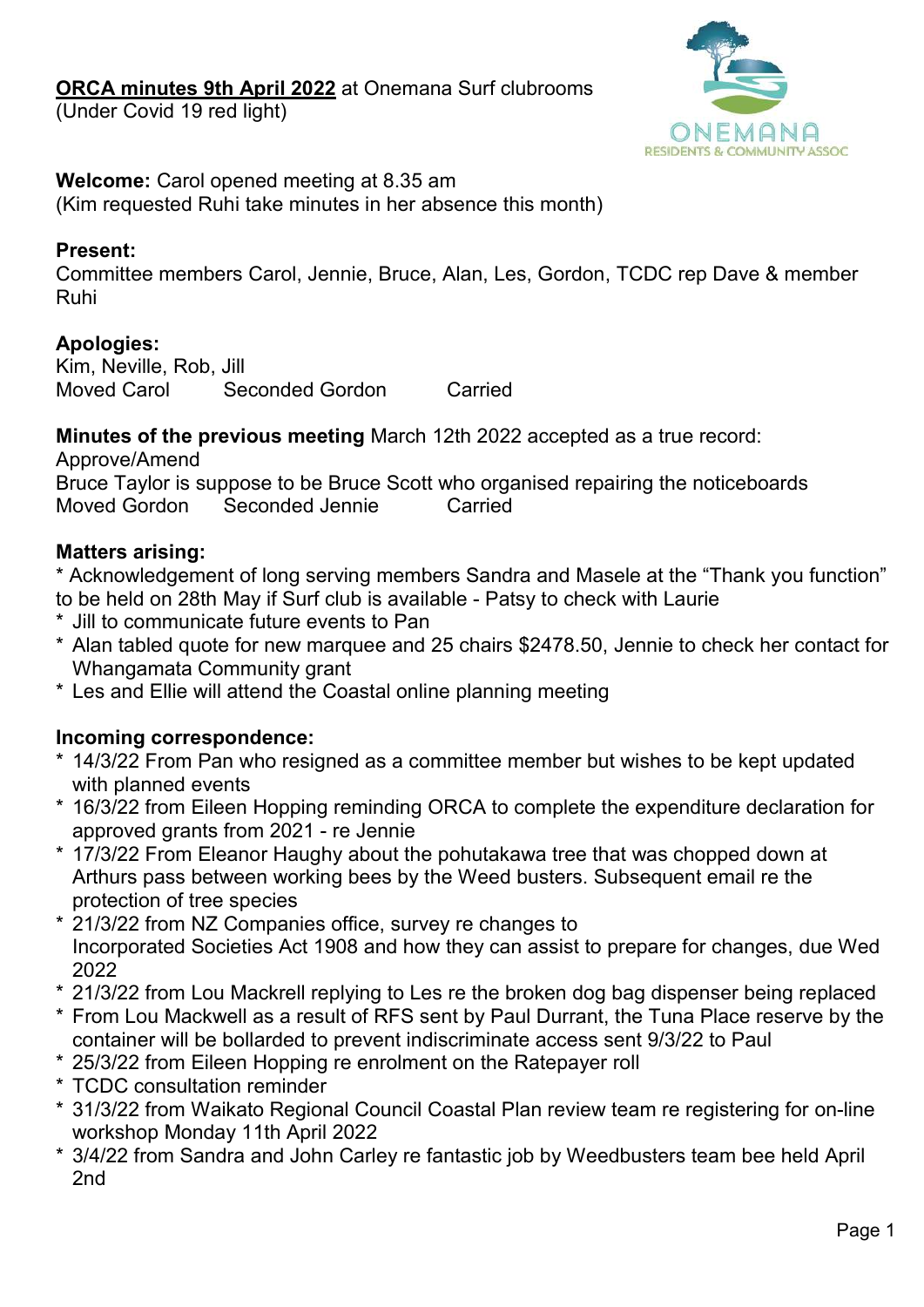- \* 5/4/22 from Neville if a vote is required at todays meeting Carol has his proxy should the need arise. Neville thinks ORCA should have a participant for the regional coastal workshop. Neville received email from Ian Smith that all is on track for the water upgrade for Onemana to be completed July-September 2022 as promised
- \* From Elle to Carol, regarding the tree chopped at Arthurs pass, she is very angry. ORCA to acknowledge that it was tabled verbally by Carol
- \* Various emails from Les to Jennie re financial accounts should be accrual or cash basis, pros & cons etc, whether depreciation should have been included in last year annual accounts

#### KEY POINTS TO CONSIDER

- \* We are and have always been reporting on a cash basis. The AGM accounts are brought back to a cash basis.
- \* The format chosen last year and year before reflects a bit more information than is absolutely required, but still an a cash basis.
- \* Format used gave better transparency for the members (eg fixed asset list was provided never has been before) and a balance sheet showing bank accounts etc in a better format. There are no liabilities.
- \* Depreciation of assets not required when accounting on a cash basis.
- \* We are classified as a tier 4 (actually we had to choose our classification when registering) by the Charities Commission.
- \* The monthly reports during the year can reflect debtors and creditors for our own information - but these were cleared as of 30 September to ensure nothing was carried over.
- \* Membership monies and market day monies are always reported in the month it was received.
- \* We currently report at Tier 3 level if we choose to provide a tier 4 report even though there is no actual requirement to do so. The Charities don't care either way as long as we lodge whatever was provided at the AGM - confirmed by Rob Clarke the financial reviewer for ORCA AGM accounts

## **Outgoing:**

- \* 13/3/22 cancellation of all March events including weed bee
- \* 17/3/22 Reply to Pans resignation
- \* 19/3/22 March Splash
- \* 22/3/22 thank you to Bruce Taylor for fixing the noticeboards (Bruce Scott)
- \* 31/3/22 Forwarded TCDC annual plan changes
- \* 31/3/22 Weedbusters reminder
- \* 4/4/22 Forwarded TCDC Local Govt elections info

Moved Carol Seconded Jennie Carried

#### **Treasurers report: (Jennie)**

Bank signatories, Kim and Carol to go to BNZ Thames Donation from Knife man Sponsorship from National First for Easter fun day No spending this. Month Cheque account \$9540.36. Term deposit \$10088.96. Petty cash \$172.37

Moved Jennie Seconded Les Carried